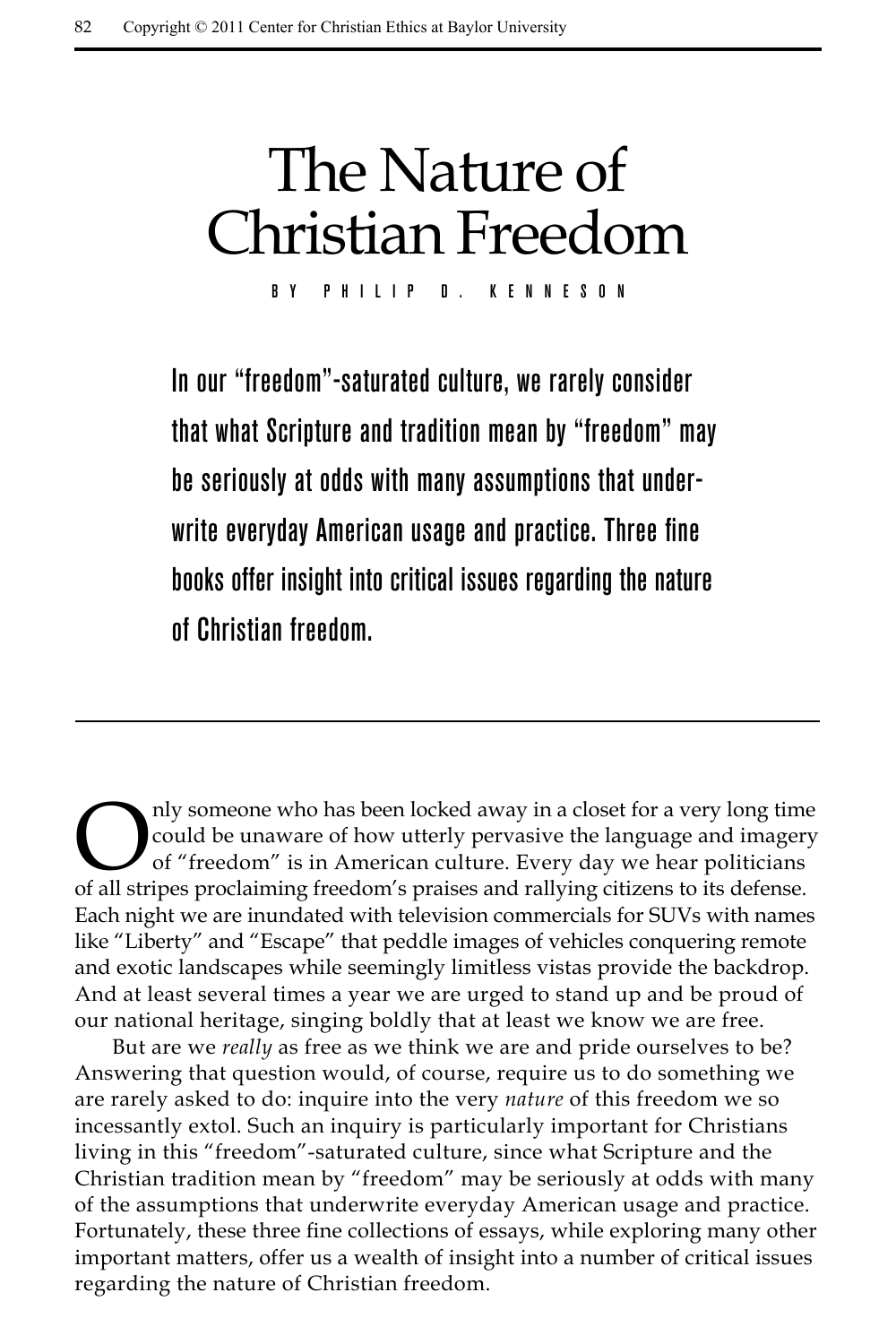#### The Crisis of F reedom

One excellent starting point for sorting through the range of issues around our contemporary notions of freedom and the tensions and contradictions between those notions and the nature of human freedom as revealed in Scripture and tradition is the fine set of essays by Richard Bauckham, *God and the Crisis of Freedom: Biblical and Contemporary Perspectives* (Louisville, KY: Westminster John Knox, 2002, 224 pp., \$29.95). Penning his introduction to these eight essays only weeks after the attacks of September 11, 2001, British New Testament scholar and theologian Bauckham wastes no time in articulating the urgent need for a careful examination of our concept of freedom. He insists that the term in our context is "fraught with ideology," clearly functions with "mythic power," and is exalted "as the one thing that must at all costs be achieved and defended" (pp. 1, 2). Yet despite the central role that the language of freedom plays in the rhetoric of daily life, its meaning has become dangerously unstable, not least because it has become untethered from other traditionally important goods of human life (such as justice, community, authority, and God) and now stands largely alone as the only unquestioned good remaining. As a result, the crisis of modernity is a crisis of freedom, and the most pressing question is whether any freedom worth having is ultimately sustainable apart from these other goods, including God—the ground of all good and of all freedom.

To address this crisis Bauckham takes up a number of salient subjects. He begins by tracing the trajectory of the notion of freedom and liberation across the pages of Scripture. He underscores that the liberation of the children of Israel from Egypt involved not simply freedom *from* their oppressors but freedom *for* the service of the living God. The New Testament extends and deepens this insight by insisting that real freedom also includes "liberation from enslavement to self-interest and freedom to give oneself for others" (p. 24).

In the essays that follow, Bauckham carefully explores many of the tensions which the notion and practice of freedom elicit in contemporary Western societies. For example, he examines the tension between individual liberty and the common good within the libertarian tradition, as well as the tension between freedom and coercion in the socialist tradition. He also fruitfully critiques the tendency within modernity to view freedom in largely Promethean terms, as the unrestrained capacity to engage in self-creation. This denial of limits and human creatureliness effectively displaces God as creator and subsequently underwrites the modern notion that the world is no longer to be understood as setting limits to human freedom, but is simply "the material with which human beings can construct their freely chosen future" (p. 33). According to Bauckham, this myth of unrestricted freedom decidedly informs both the misleading rhetoric of "freedom of opportunity" and the trivializing practice of "consumer choice."

Bauckham is at his best when he is either drawing illuminating distinctions or unmasking the many false oppositions that underwrite our modern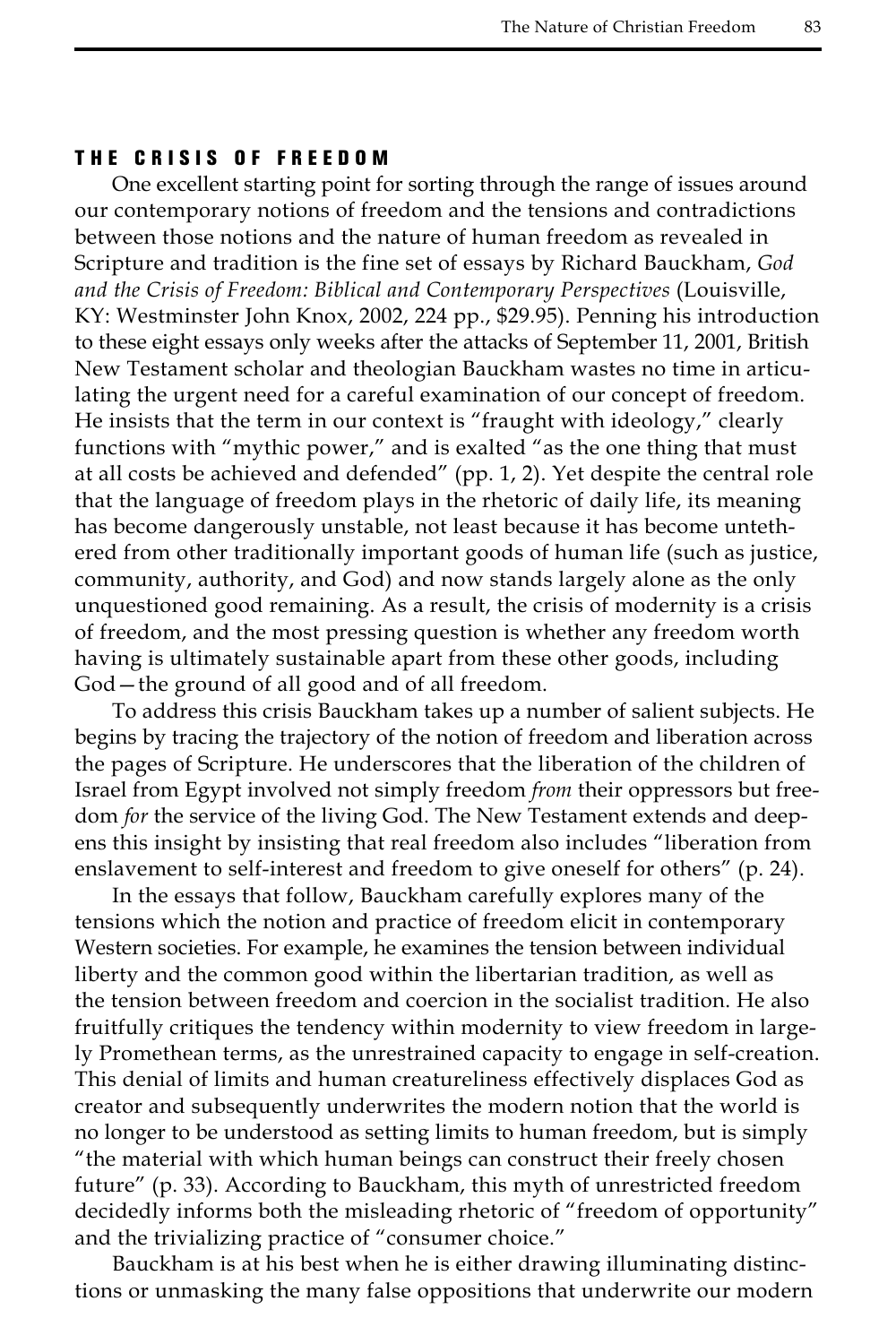love affair with freedom and our uncritical suspicion of all those forces we presume stand against it. For example, he explains how God's freedom is different from human freedom, and therefore why obedience to God is different from obedience to human authority. Likewise, he delineates the important difference between exalting freedom of choice for its own sake and honoring freedom because it allows the space to choose the good. In

Bauckham shows why freedom is not opposed to all constraints, but requires relations of dependence; and why authority is not to be equated with authoritarianism, obedience with coercion, and the biblical notion of dominion with domination.

essay after essay, Bauckham carefully and convincingly shows why freedom rightly understood is not opposed to all limits or constraints; why freedom requires (rather than is opposed to) relations of dependence and belonging; and why authority is not to be equated with authoritarianism, obedience with coercion, tradition with oppression, and the biblical notion of dominion with domination. In so doing,

Bauckham reveals why the contemporary celebration of unbridled freedom leads, ironically, to one of the most insidious forms of human bondage.

## FREEDOM WITHIN LIMITS

A number of tensions pertaining to human freedom are generated from within the Christian faith itself. One of these tensions involves the relationship between grace and freedom, and thinking through this tension is the focus of the first third of Gilbert Meilaender's fine collection of essays, *The Freedom of a Christian: Grace, Vocation, and the Meaning of Our Humanity* (Grand Rapids, MI: Brazos Press, 2006, 192 pp., \$23.00). As a Lutheran theologian and ethicist, Meilaender wryly names his volume after Luther's famous treatise on freedom while rightly acknowledging that the theological issues addressed in his own volume are not peculiarly Lutheran, but inherent to any thoughtful Christian theology. For example, stated simply, the tension between grace and freedom is this: "If the gospel announces that sinners are pardoned and that God is pleased with them, what more could possibly need doing? Why should we talk about these pardoned believers needing to learn to follow Christ, obey the command of God, or to grow in grace and virtue?" (p. 10). In the three essays of Part One, "Freedom for the Obedience of Faith," Meilaender skillfully and pastorally explores these issues by showing how the gift of grace as pardon is linked with the gift of grace as power for transformative obedience, and how as such, grace does not in any way cancel out human freedom but empowers us to obey in ways we could not apart from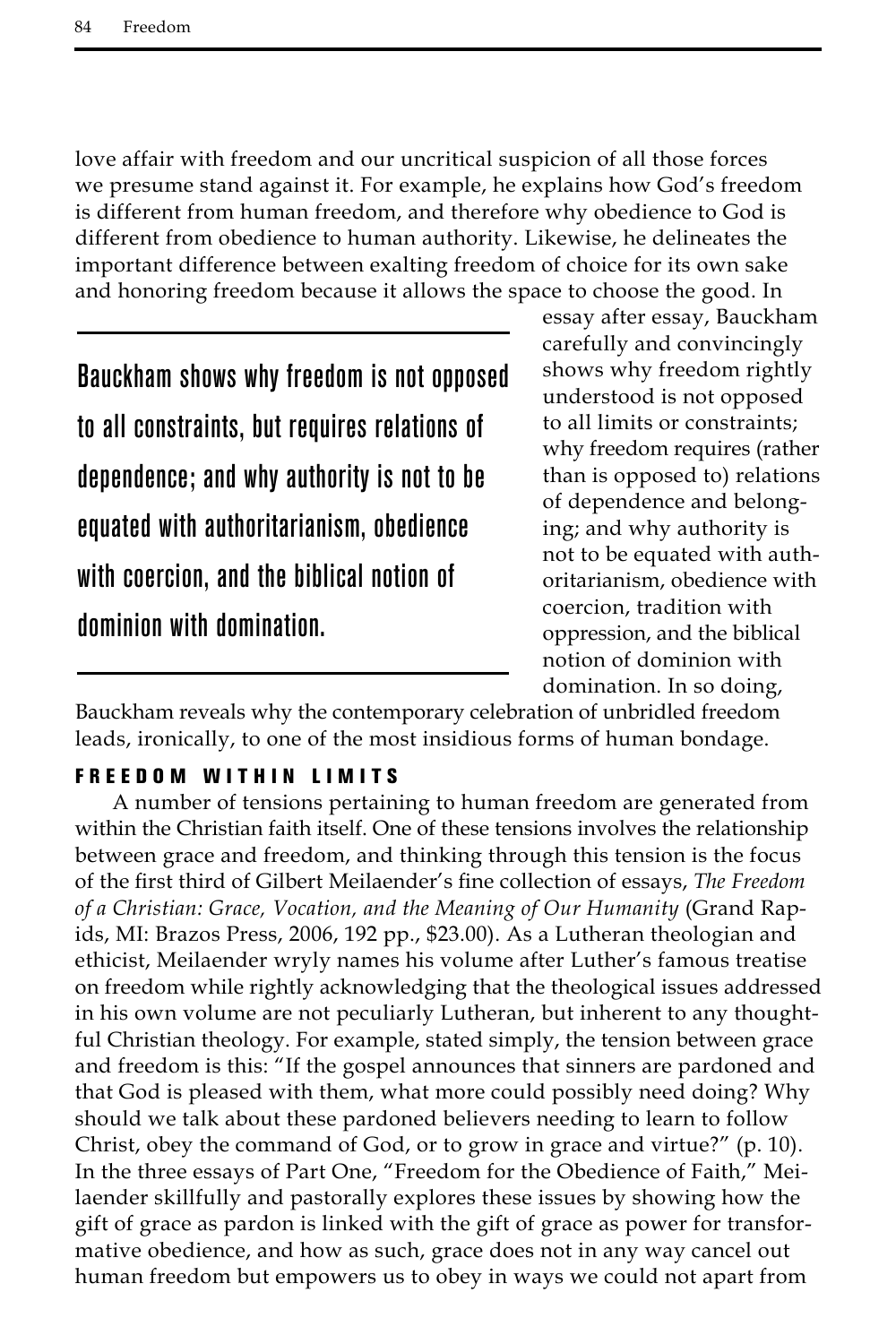the Spirit's grace. In ways that echo Bauckham's work, Meilaender helps us see why God's grace, rather than undermining freedom, makes possible a kind and degree of freedom that expands and enriches our humanity.

 In the three essays of Part Two, "Freedom for God's Call," Meilaender again explores the tension between freedom and obedience, though here with reference to the notion of vocation. In cultures like ours that equate authenticity and genuine personhood with autonomy and self-determination, how may a person obey their calling without sacrificing their very freedom for self-determination and thus their genuine humanity and personhood? Meilaender offers considerable wisdom here, reminding us first of all that if God ultimately knows us better than we do ourselves, then God's call invites us to greater authenticity not less. In addition, Meilaender pushes an important Christological point: "The story of Jesus' own obedience makes clear that what looks like an annihilation of the self may, in fact, be its enlargement" (pp. 108-109).

In the final section of his collection, "Freedom for Embodied Humanity," Meilaender works out some of the possible implications of these reconfigured assumptions about human freedom, particularly as they pertain to issues surrounding biotechnology. As he does in nearly all of his essays, Meilaender explores these issues by deftly combining well-chosen examples from Western literature with clear, cogent theological reflection. He reminds us, for example, that we must learn, like Homer's Achilles, that to be human is to live and love within limits, and that "the temptation to be more than human may leave us less than human" (p. 127). Embracing these limits means that we are free to choose certain kinds of lives and certain kinds of deaths; free *not* to do certain things—even seemingly good things—if doing them ultimately diminishes our humanity; and therefore free to resist the notion that human beings have god-like responsibilities for eradicating all human suffering, as if "suffering has no point other than to be overcome by human will and technical mastery—that compassion means not a readiness to suffer with others but a determination always to oppose suffering as an affront to our humanity" (p. 164).

#### THE GIFT OF FREEDOM

Although all three collections emphasize that human freedom is first and foremost a gift of God rather than a right or presupposition of human existence, this theme of giftedness is most profoundly worked out in the learned, demanding, and yet deeply rewarding essays compiled in Reinhard Hütter's, *Bound to be Free: Evangelical Catholic Engagements in Ecclesiology, Ethics, and Ecumenism* (Grand Rapids, MI: Wm. B. Eerdmans Publishing, 2004, 324 pp., \$28.00). Here in twelve essays Hütter explores the deep connections between Church, freedom, and truthful speech, notions which, far from being at odds with each other as we normally suppose, mutually interpenetrate each other. Because no brief summary can possibly do justice to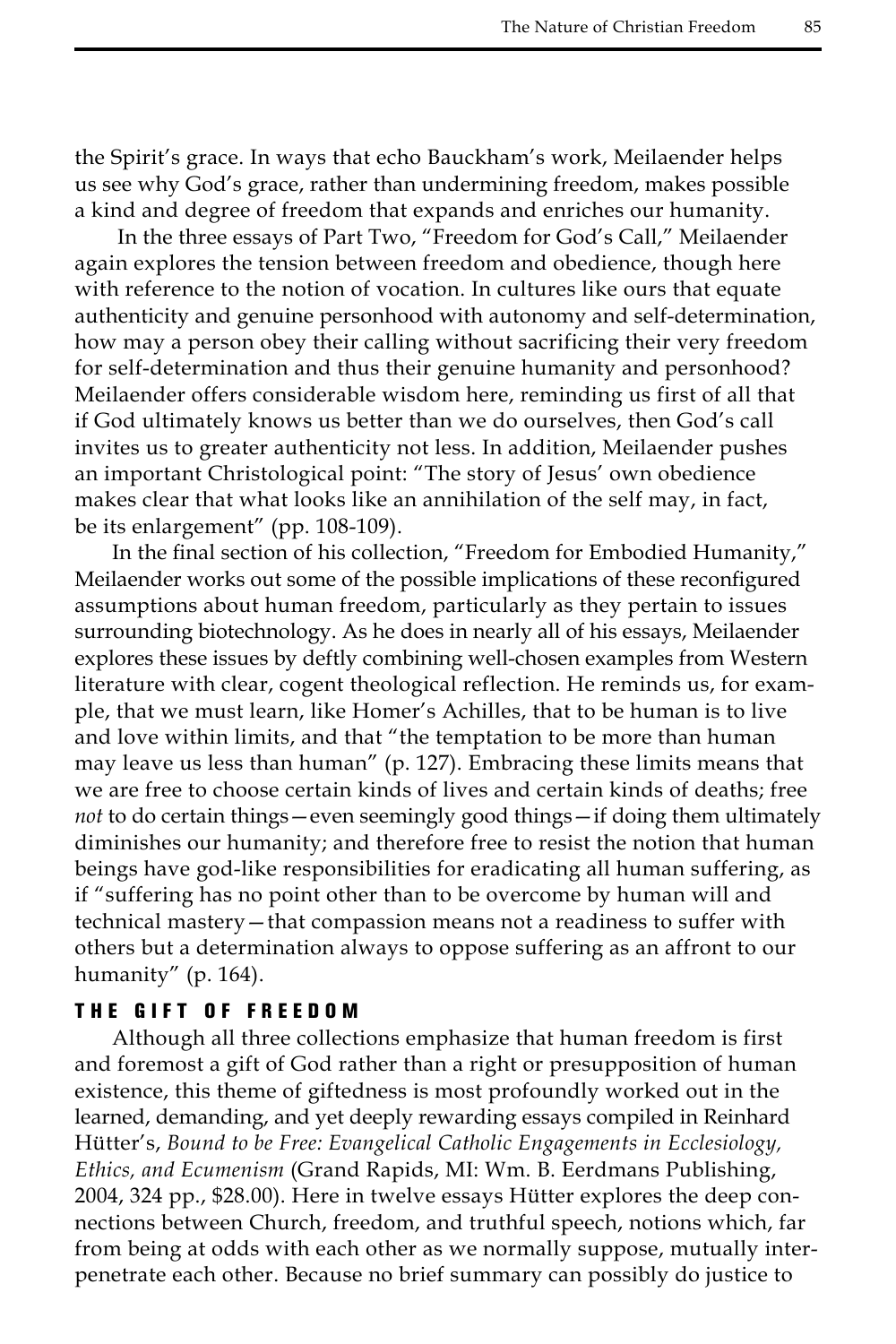Hütter's carefully crafted and closely argued essays, I will highlight only a few insights he offers that enrich our understanding of human freedom.

In Part One, "Free to Be Church," Hütter argues convincingly that the Church is only free to be what it has been called to be—the eschatological gathering of the people of God who bear embodied witness of God's salvific economy—if it is bound to a particular set of normative doctrines and practices through which the Holy Spirit transformatively works. Though Hütter

Hütter argues convincingly that the Church is only free to be the eschatological gathering of the people of God who bear embodied witness of God's salvific economy if it is bound to normative doctrines and practices through which the Holy Spirit works.

is well aware of the modern aversion to anything "binding," especially "dogma," he wisely sees that the alternative is to make everything a matter of personal choice, which leads not to greater freedom, but to what he calls a "Babylonian exile into privacy" (p. 41) and the inevitable reduction of the Church to simply another private and irrelevant religious association.

As Hütter insists repeatedly, but particularly in Part

Two, "Free to Live with God," all of this matters because "genuine freedom denotes the truthful enactment of created existence" (p. 113), which is nothing less than participation in the divine life, as well as in the divine mission of service to our neighbor. Furthermore, this freedom has a particular shape, a form found in God's commandments, preeminently shown in the first commandment, which teaches us that we are creatures. Thus, rather than the law and commandments being opposed to freedom, rightly understood, they are in fact the very form of freedom that liberates us to desire our ultimate good.

Finally in Part Three, "Free to Speak Ecumenically," Hütter offers three relatively brief examples of concrete reflections on church documents in which he seeks to speak truthfully and ecumenically in service of the gospel and the unity of the Church. If the "very core of any positive freedom…is the truth" (p. 177), as Hütter suggests, then the unity of the Church and the practice of truth-telling cannot be set in opposition as they so often are. These truth-telling essays echo and build upon Hütter's point made earlier in the volume where he displays beautifully the interrelationship between the practice of hospitality and truth-telling by bringing into conversation C. S. Lewis's *Great Divorce* and Luke's story of the disciples on the road to Emmaus.